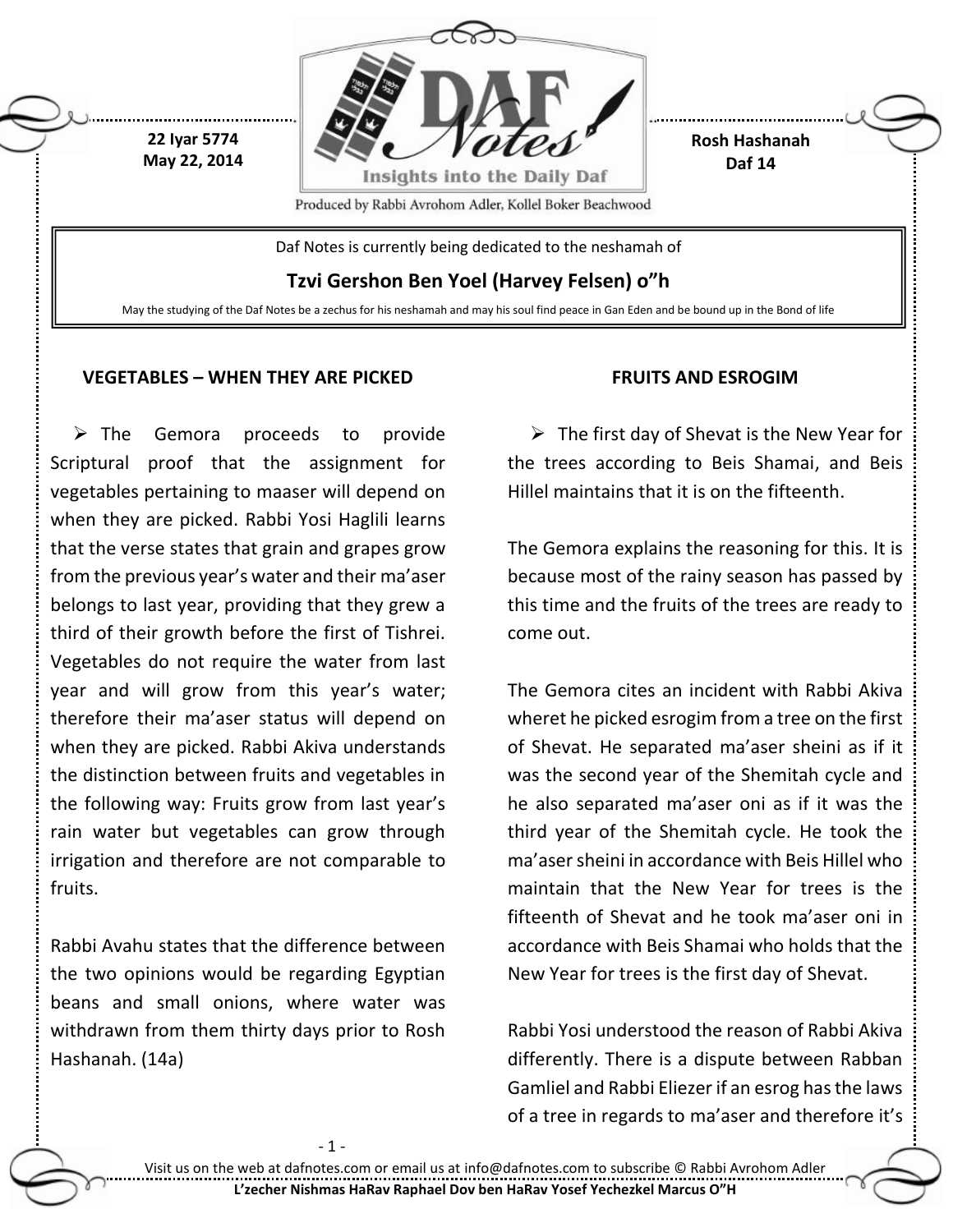

year would depend on when the esrog emerges, or does it have the laws of a vegetable and it would depend on when it was picked. Rabbi Akiva was concerned for both opinions and gave ma'aser sheini as if it was a fruit and ma'aser oni as if it was a vegetable.  $(14a - 14b)$ 

### **CONTRADICTORY STRINGENCIES**

 $\triangleright$  The Gemora questions the first view in understanding Rabbi Akiva that he took both ma'asros, one according to Beis Shamai and one according to Beis Hillel from a braisa which states that one who follows the stringencies of both Beis Shamai and Beis Hillel is considered a fool. The esrogim should either be regarded as being from the second year in accordance with Beis Hillel or the third year like Beis Shamai, but it cannot be both!?

The Gemora answers that Rabbi Akiva ruled in accordance with Beis Hillel, however he was uncertain if Beis Hillel stated that the New Year for the trees is the first of Shevat or the fifteenth and that is why he separated both ma'asros. (14b)

### **BEIS SHAMAI OR BEIS HILLEL?**

 $\triangleright$  The Gemora asks on the interpretation of the incident involving Rabbi Akiva according to Rabbi Yosi. If the esrogim were picked on the first of Shevat, they should still be regarded as

- 2 -

being from the second year according to Beis Hillel who maintains that the New Year begins on the fifteenth of Shevat. It would seem that Rabbi Akiva is going in accordance with Beis Shamai's opinion which is what Rabbi Yosi clearly desires to avoid!?

Rabbi Chanina answers that we are referring to esrogim that blossomed prior to the fifteenth of Shevat of the previous year.

Ravina answers that we must emend the language of the Gemora to state that Rabbi Akiva picked the esrogim on the fifteenth of Shevat and not on the first. (14b)

# **INSIGHTS TO THE DAF**

#### **COMPOUNDED DOUBTS**

 $\triangleright$  The Gemora cites an incident with Rabbi Akiva that he picked esrogim from a tree on the first of Shevat. He separated ma'aser sheini as if it was the second year of the Shemitah cycle and he also separated ma'aser oni as if it was the third year of the Shemitah cycle.

Rabbi Akiva was being strict regarding the halachos of separating ma'aser from the fruits of the tree. The commentators ask that separating ma'aser from fruits is only Rabbinic and the principle is that when there is a doubt on a